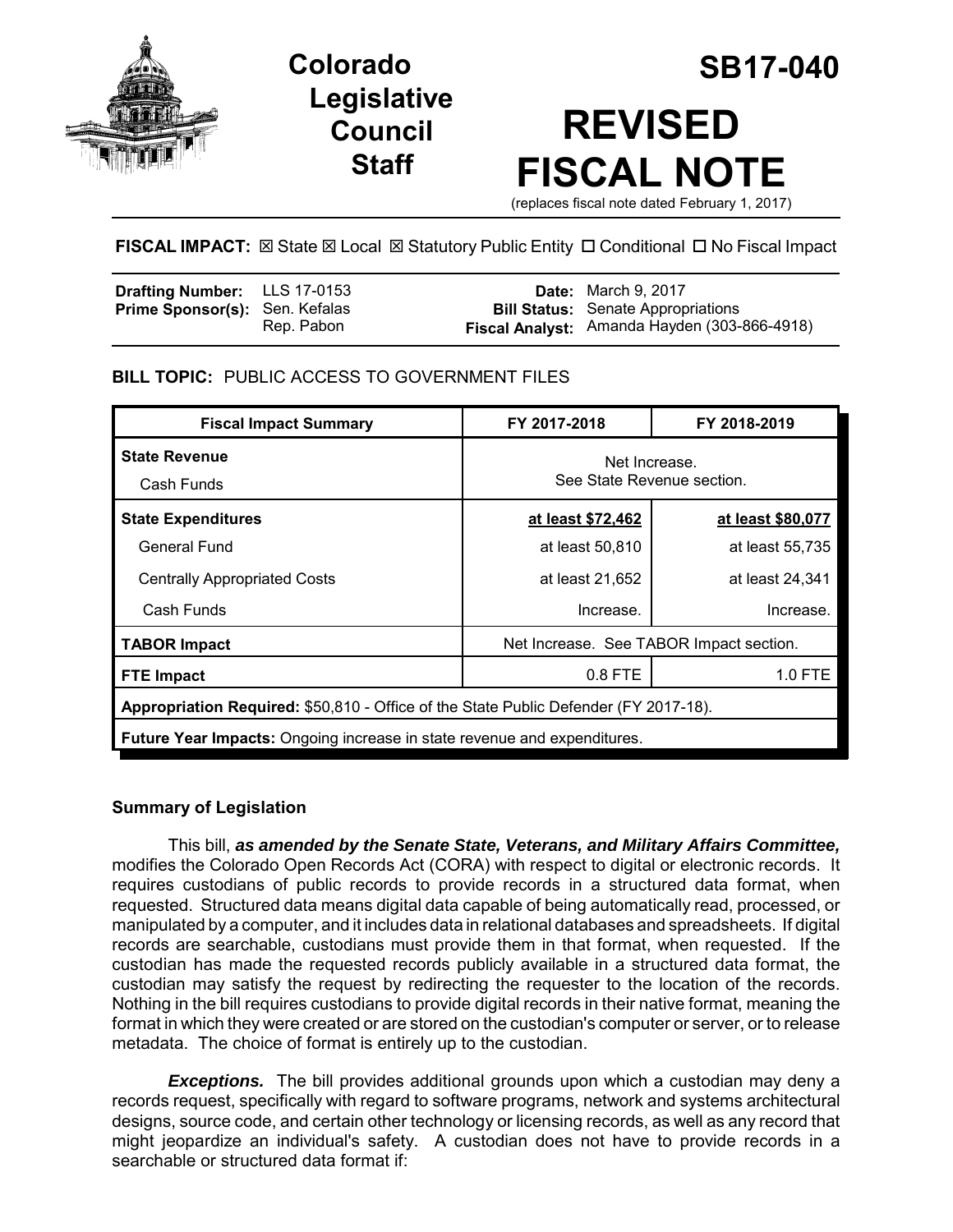- it is not technologically or practically feasible to do so;
- the custodian would be required to purchase software or hardware or to create additional programming or functionality in the existing software or hardware;
- producing the data in the requested format would violate a copyright agreement or result in the release of a third party's proprietary information; or
- it is not technologically feasible to permanently remove information that the custodian is required or allowed to withhold.

*Civil remedies.* If the custodian cannot provide records in the requested format, he or she must provide them in an alternate format and document in writing the reasons for not being able to comply with the request. Any person who alleges a violation of the provisions of the bill may seek a court order requiring the custodian to show cause for why the request was denied. If a court rules that the custodian should have provided the records in the requested format but that the custodian reasonably believed that he or she could not comply, attorneys fees may be awarded to the plaintiff only if the custodian's action was found to be arbitrary or capricious.

**Fees.** Altering an existing record to remove information that the custodian is allowed or required to withhold does not constitute the creation of a new public record. Altering or excising a record in response to a request may be subject to a research and retrieval fee. The bill adds that programming, coding, or custom search queries required to convert a record into a structured data or searchable format may be subject to a reasonable fee, not to exceed the actual cost of generating the record as requested. If a governmental entity has to perform programming, coding, or custom search queries to create a record, the fee for a paper or electronic copy of that record may be based on recovery of the actual or incremental costs of performing the programming, coding, or custom search queries, together with a reasonable portion of the costs associated with building and maintaining the information systems. When a person has made a request to inspect or make copies or images of original public records, the custodian may charge a fee for the time required to supervise the handling of the records, when necessary, in accordance with other current provisions of CORA.

*Repeal of violation.* The bill repeals the class 2 misdemeanor for knowingly and willfully violating the section of CORA on inspection, copying, or photographing a record.

*Judicial Department.* The bill applies CORA to the Judicial Department.

# **Background**

CORA creates a presumption in favor of public access to government documents. Statute defines public records to include all writings made, maintained, or kept by the state, any agency, institution, political subdivision of the state, local government-financed entity, or nonprofit corporation incorporated by a state supported higher education institution's governing board. Colorado case law has determined that CORA does not apply to the Judicial Branch. The Colorado Supreme Court promulgated the Public Access to Information and Records Rule (PAIRR) to provide public access to administrative records within the Judicial Branch.

In the last three years, there have been no criminal charges filed or convictions entered for a violation of the class 2 misdemeanor repealed by the bill.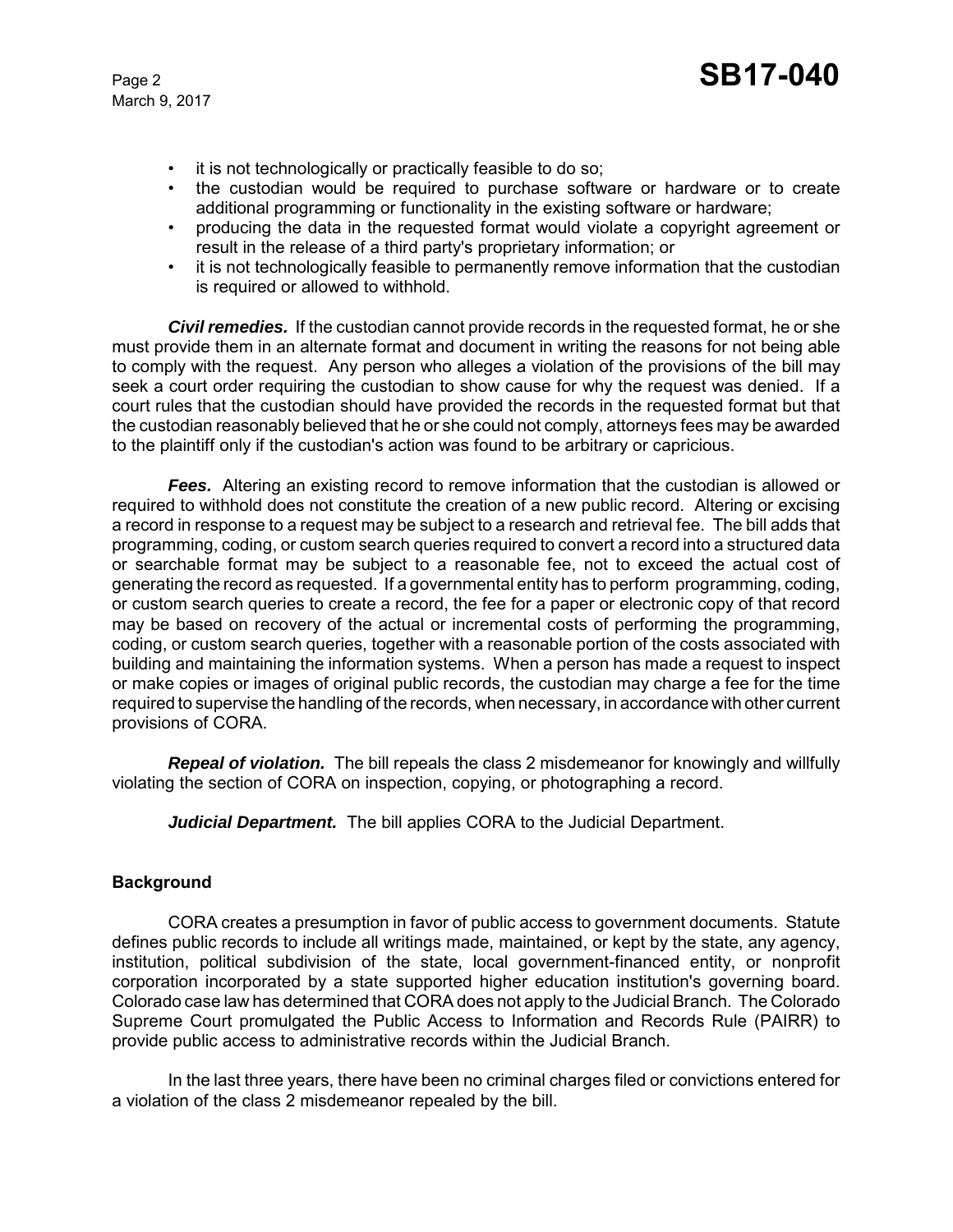#### **State Revenue**

Beginning in FY 2017-18, this bill may increase or decrease state cash fund revenue from fees. The bill allows state agencies, including those in the Judicial Department, to charge additional fees to fulfill CORA requests for records in structured data or searchable formats if programming, coding, or custom search queries are necessary to fulfill the request. To the extent that Executive Branch agencies fulfill requests by sending electronic files rather than charging for printed copies, revenue may also decrease. The amount of revenue generated or lost will depend on the number of CORA requests, the complexity of those requests, the services rendered, and the specific fee charged by the agency.

#### **TABOR Impact**

This bill may increase state cash fund revenue from fees, which may increase the amount of money required to be refunded under TABOR for FY 2017-18 and FY 2018-19. TABOR refunds are paid out of the General Fund. If the bill increases the TABOR refund obligation without a corresponding change in General Fund revenue, the amount of money available in the General Fund for the budget will decrease by an identical amount.

#### **State Expenditures**

The bill increases state General Fund expenditures in the Office of the State Public Defender by \$72,462 and 0.8 FTE in FY 2017-18 and by \$80,077 and 1.0 FTE in FY 2018-19. The bill also increases expenditures and workload in other state agencies and the Department of Law. These impacts are shown in Table 1 and explained below.

| Table 1. Expenditures Under SB17-040               |            |            |  |  |  |  |
|----------------------------------------------------|------------|------------|--|--|--|--|
| <b>Cost Components</b>                             | FY 2017-18 | FY 2018-19 |  |  |  |  |
| <b>Personal Services</b>                           | \$44,492   | \$53,931   |  |  |  |  |
| FTE.                                               | $0.8$ FTE  | 1.0 FTE    |  |  |  |  |
| <b>Operating Expenses and Capital Outlay Costs</b> | 5,463      | 950        |  |  |  |  |
| <b>Legal Services</b>                              | 855        | 855        |  |  |  |  |
| Centrally Appropriated Costs*                      | 21,652     | 24,341     |  |  |  |  |
| TOTAL                                              | \$72,462   | \$80,077   |  |  |  |  |

*\*Centrally appropriated costs are not included in the bill's appropriation.*

*Office of the State Public Defender (OSPD).* Under current law, Judicial Department agencies do not respond to CORA requests. OSPD will require a legal assistant to receive, analyze, process, and track an estimated 60 CORA requests per year. First year costs are prorated to reflect a September 1, 2017, start date and the General Fund pay date shift. Standard operating and capital outlay costs are included. OSPD will also require approximately nine hours of legal services provided by the Department of Law at an hourly rate of \$95.05. Should OSPD require the legal services of private counsel, the fiscal note assumes that it will request additional appropriations through the annual budget process.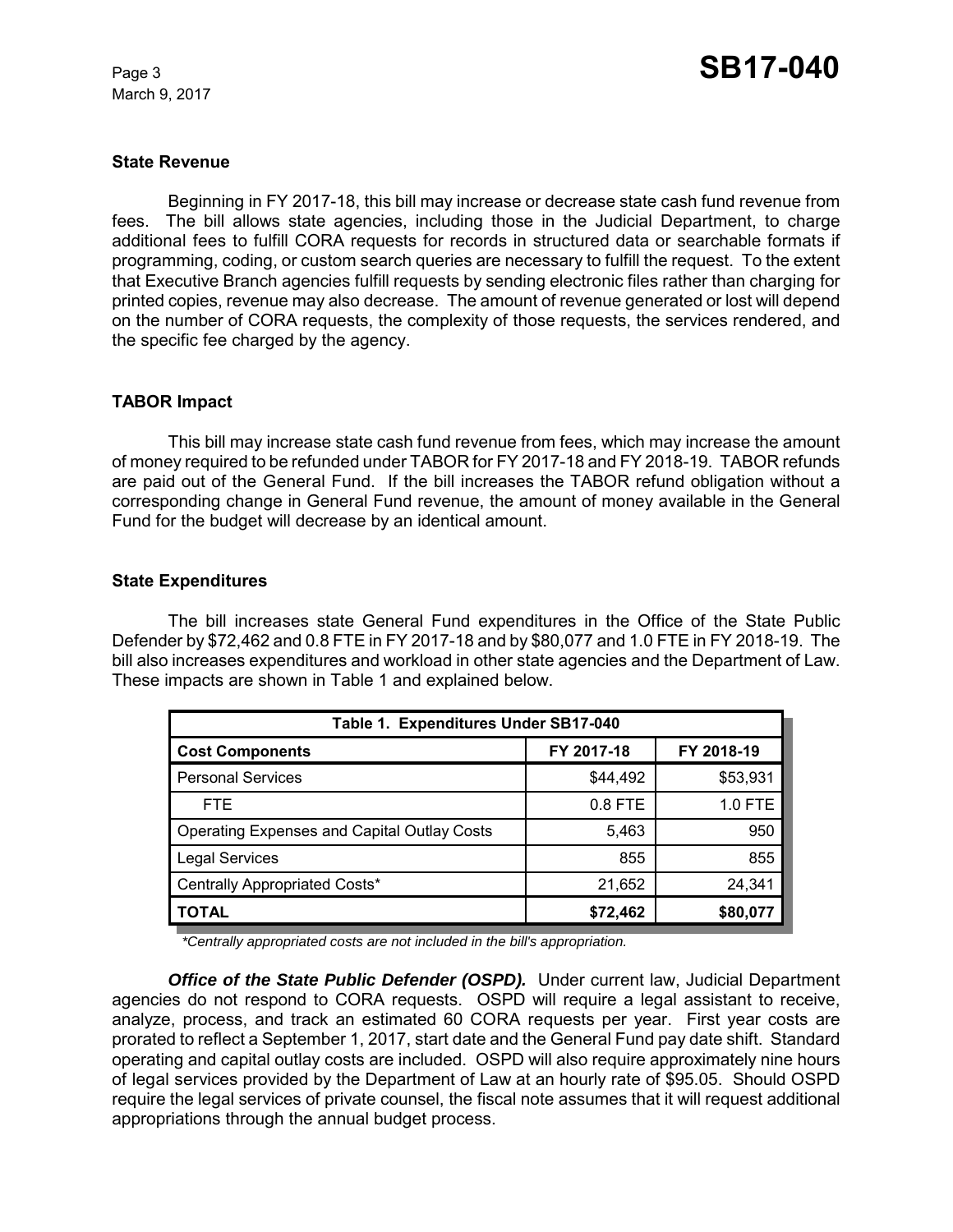*Department of Law (DOL).* In addition to the legal services required by OSPD, the bill will increase workload and expenditures in the DOL to provide assistance and review for legal matters related to CORA requests for state agencies. The bill may lead to an increase in lawsuits filed against state agencies that deny requests for records in data formats. The fiscal note assumes that state agencies will follow the law and the requirements of the bill when denying requests. If a client agency of the DOL requires additional legal support on an annual basis, the DOL will coordinate with the client agency through the annual budget process.

*Other state agencies.* Beginning in FY 2017-18, the bill will increase workload for state agencies that respond to CORA requests that require the agency to program, code, or perform custom search queries, and it will increase workload for all Judicial Branch agencies to begin responding to CORA requests. The bill allows agencies to deny requests for records in certain formats if they are deemed too onerous to fulfill, provided the agency fulfills the request in an alternative format. If the bill increases workload significantly, some state agencies may require increased and permanent FTE to accommodate CORA requests that cannot be paid for with fee revenue and will require state appropriations to backfill insufficient resources. Agencies may also be ordered to pay attorneys fees in any court proceeding where their actions are deemed arbitrary or capricious. The fiscal note assumes that if this occurs at all, it will be rare. Since new costs and workload cannot be predicted in advance, this analysis assumes that agencies will address the need for additional appropriations through the annual budget process.

*Centrally appropriated costs.* Pursuant to a Joint Budget Committee policy, certain costs associated with this bill are addressed through the annual budget process and centrally appropriated in the Long Bill or supplemental appropriations bills, rather than in this bill. The centrally appropriated costs subject to this policy are estimated in the fiscal note for informational purposes and summarized in Table 2.

| Table 2. Centrally Appropriated Costs under SB17-040                 |            |            |  |  |  |  |
|----------------------------------------------------------------------|------------|------------|--|--|--|--|
| <b>Cost Components</b>                                               | FY 2017-18 | FY 2018-19 |  |  |  |  |
| Employee Insurance (Health, Life, Dental, and Short-term Disability) | \$6,418    | \$8,019    |  |  |  |  |
| Supplemental Employee Retirement Payments                            | 3,987      | 4,832      |  |  |  |  |
| <b>Indirect Costs</b>                                                | 2,505      | 2,748      |  |  |  |  |
| <b>Leased Space</b>                                                  | 8,742      | 8,742      |  |  |  |  |
| <b>TOTAL</b>                                                         | \$21,652   | \$24,341   |  |  |  |  |

# **Local Government and Statutory Public Entity Impact**

The bill increases revenue and workload for any local government or statutory public entity that responds to CORA requests that require them to program, code, or perform custom search queries. Entities may also be ordered to pay attorneys fees in any court proceeding where their actions are deemed arbitrary or capricious. The fiscal note assumes that if this occurs at all, it will be rare. The amount of additional revenue that the bill will generate or workload required to fulfill its requirements for local governments or statutory public entities will vary depending on the number of CORA requests received, the complexity of those requests, and the fee charged. The exact impact to local governments and statutory public entities has not been estimated.